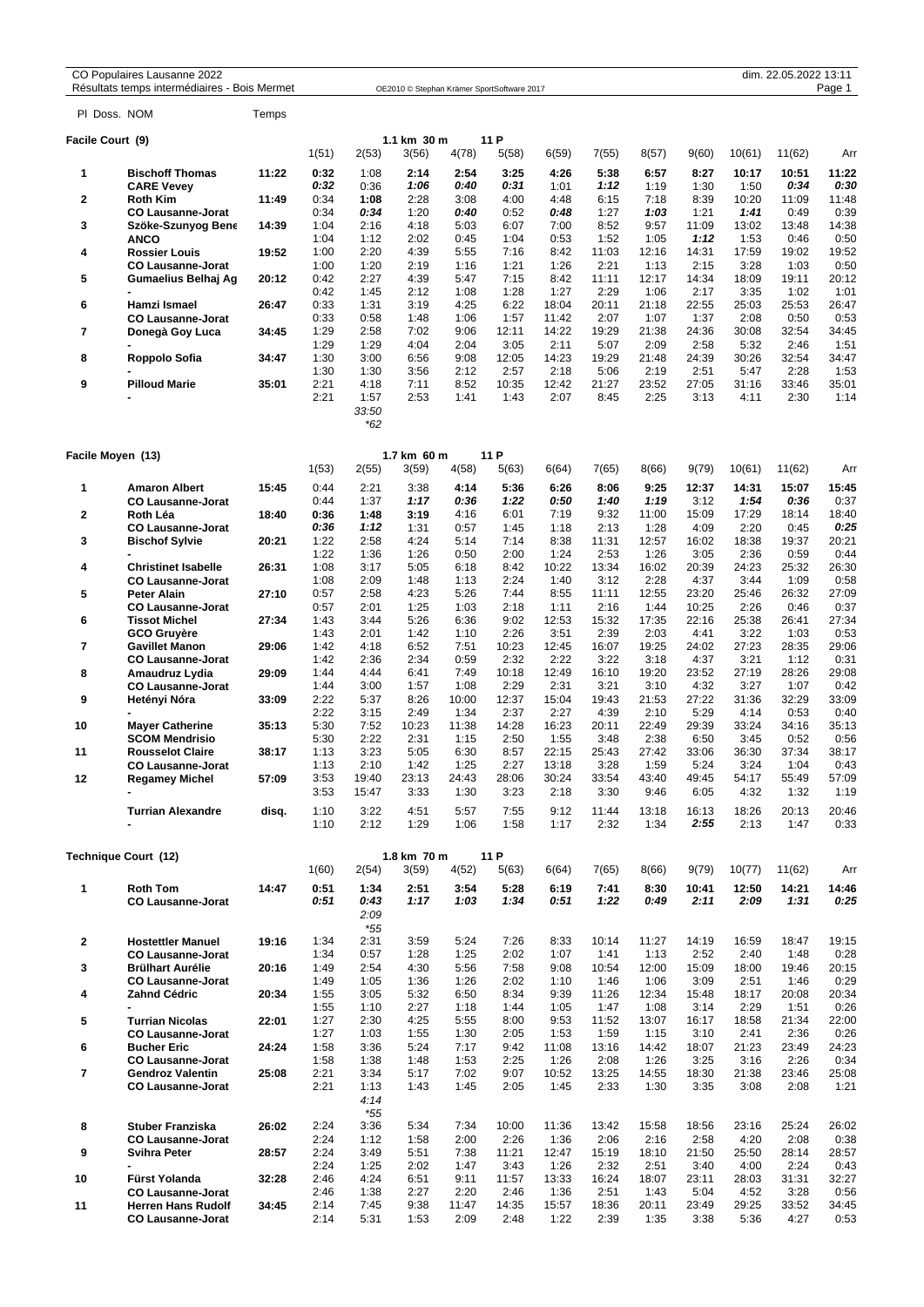|                         | CO Populaires Lausanne 2022<br>Résultats temps intermédiaires - Bois Mermet |       |                 |                 |               |               | OE2010 © Stephan Krämer SportSoftware 2017 |               |                  |               |               |               | dim. 22.05.2022 13:11 | Page 2        |
|-------------------------|-----------------------------------------------------------------------------|-------|-----------------|-----------------|---------------|---------------|--------------------------------------------|---------------|------------------|---------------|---------------|---------------|-----------------------|---------------|
|                         | PI Doss. NOM                                                                | Temps |                 |                 |               |               |                                            |               |                  |               |               |               |                       |               |
|                         |                                                                             |       |                 |                 | 1.8 km 70 m   |               | 11 P                                       |               |                  |               |               |               |                       |               |
|                         | Technique Court (12)                                                        |       | 1(60)           | 2(54)           | 3(59)         | 4(52)         | 5(63)                                      | 6(64)         | (suite)<br>7(65) | 8(66)         | 9(79)         | 10(77)        | 11(62)                | Arr           |
|                         |                                                                             |       |                 |                 |               |               |                                            |               |                  |               |               |               |                       |               |
| 12                      | <b>Peter Corinne</b><br><b>CO Lausanne-Jorat</b>                            | 36:38 | 2:56<br>2:56    | 4:22<br>1:26    | 9:41<br>5:19  | 11:15<br>1:34 | 14:09<br>2:54                              | 16:19<br>2:10 | 21:43<br>5:24    | 23:43<br>2:00 | 30:15<br>6:32 | 33:29<br>3:14 | 36:03<br>2:34         | 36:38<br>0:35 |
|                         | Technique Moyen (19)                                                        |       |                 |                 | 2.4 km 80 m   |               | 14 P                                       |               |                  |               |               |               |                       |               |
|                         |                                                                             |       | 1(60)<br>13(77) | 2(55)<br>14(62) | 3(56)<br>Arr  | 4(57)         | 5(79)                                      | 6(67)         | 7(68)            | 8(71)         | 9(72)         | 10(74)        | 11(80)                | 12(76)        |
| 1                       | <b>Favre Giulia</b>                                                         | 19:00 | 1:21            | 2:15            | 3:15          | 3:56          | 6:38                                       | 8:21          | 9:36             | 10:18         | 11:04         | 13:02         | 15:13                 | 16:10         |
|                         | <b>OLG/CO Wallis/Valais</b>                                                 |       | 1:21<br>17:00   | 0:54<br>18:34   | 1:00<br>18:59 | 0:41          | 2:42                                       | 1:43          | 1:15             | 0:42          | 0:46          | 1:58          | 2:11                  | 0:57          |
|                         |                                                                             |       | 0:50<br>1:24    | 1:34<br>2:35    | 0:25<br>3:50  | 4:27          | 7:55                                       | 9:54          | 11:09            | 11:56         | 13:29         | 15:01         | 17:17                 | 18:23         |
| $\mathbf{2}$            | <b>Bischoff Laurent</b><br><b>CARE Vevey</b>                                | 21:23 | 1:24            | 1:11            | 1:15          | 0:37          | 3:28                                       | 1:59          | 1:15             | 0:47          | 1:33          | 1:32          | 2:16                  | 1:06          |
|                         |                                                                             |       | 19:18           | 20:53           | 21:23         |               |                                            |               |                  |               |               |               |                       |               |
|                         |                                                                             |       | 0:55<br>1:49    | 1:35<br>2:54    | 0:29<br>4:06  | 4:44          | 8:33                                       | 10:28         | 11:57            | 12:43         | 13:38         | 15:02         | 17:57                 | 19:00         |
| 3                       | <b>Marion Jean-Claude</b><br><b>CA Rosé</b>                                 | 21:49 | 1:49            | 1:05            | 1:12          | 0:38          | 3:49                                       | 1:55          | 1:29             | 0:46          | 0:55          | 1:24          | 2:55                  | 1:03          |
|                         |                                                                             |       | 19:51           | 21:24           | 21:49         |               |                                            |               |                  |               |               |               |                       |               |
| 4                       |                                                                             | 22:22 | 0:51<br>1:14    | 1:33<br>2:21    | 0:24<br>3:50  | 4:43          | 8:07                                       | 10:07         | 11:38            | 12:23         | 13:27         | 15:01         | 17:57                 | 18:59         |
|                         | <b>Ingold Christophe</b><br><b>CO Lausanne-Jorat</b>                        |       | 1:14            | 1:07            | 1:29          | 0:53          | 3:24                                       | 2:00          | 1:31             | 0:45          | 1:04          | 1:34          | 2:56                  | 1:02          |
|                         |                                                                             |       | 19:57           | 21:48           | 22:21         |               |                                            |               |                  |               |               |               |                       |               |
| 5                       | <b>Grote Andreas</b>                                                        | 22:58 | 0:58<br>1:15    | 1:51<br>2:28    | 0:33<br>3:48  | 4:31          | 9:46                                       | 11:36         | 12:49            | 14:06         | 15:05         | 16:29         | 18:53                 | 19:58         |
|                         | <b>OLC SKOG Fribourg</b>                                                    |       | 1:15            | 1:13            | 1:20          | 0:43          | 5:15                                       | 1:50          | 1:13             | 1:17          | 0:59          | 1:24          | 2:24                  | 1:05          |
|                         |                                                                             |       | 20:52           | 22:23           | 22:57         |               |                                            |               |                  |               |               |               |                       |               |
| 6                       | <b>Fournier Yannick</b>                                                     | 23:22 | 0:54<br>1:35    | 1:31<br>2:40    | 0:34<br>3:57  | 4:39          | 8:18                                       | 10:44         | 12:11            | 13:09         | 14:10         | 15:50         | 18:35                 | 19:56         |
|                         | <b>CO Lausanne-Jorat</b>                                                    |       | 1:35            | 1:05            | 1:17          | 0:42          | 3:39                                       | 2:26          | 1:27             | 0:58          | 1:01          | 1:40          | 2:45                  | 1:21          |
|                         |                                                                             |       | 20:57           | 22:54           | 23:22         |               |                                            |               |                  |               |               |               |                       |               |
| $\overline{\mathbf{r}}$ | <b>Nivard Elliot</b>                                                        | 23:52 | 1:01<br>1:26    | 1:57<br>2:43    | 0:27<br>4:20  | 4:55          | 8:18                                       | 12:43         | 13:59            | 14:44         | 15:48         | 17:16         | 19:44                 | 20:55         |
|                         | <b>CO Lausanne-Jorat</b>                                                    |       | 1:26            | 1:17            | 1:37          | 0:35          | 3:23                                       | 4:25          | 1:16             | 0:45          | 1:04          | 1:28          | 2:28                  | 1:11          |
|                         |                                                                             |       | 21:54           | 23:26           | 23:52         |               |                                            |               |                  |               |               |               |                       |               |
| 8                       | <b>Stuber Matthias</b>                                                      | 24:23 | 0:59<br>2:00    | 1:32<br>3:33    | 0:25<br>4:57  | 5:47          | 9:26                                       | 11:43         | 13:35            | 14:37         | 15:31         | 17:02         | 19:34                 | 20:41         |
|                         | <b>CO Lausanne-Jorat</b>                                                    |       | 2:00            | 1:33            | 1:24          | 0:50          | 3:39                                       | 2:17          | 1:52             | 1:02          | 0:54          | 1:31          | 2:32                  | 1:07          |
|                         |                                                                             |       | 21:51<br>1:10   | 23:58<br>2:07   | 24:23<br>0:25 |               |                                            |               |                  |               |               |               |                       |               |
| 9                       | <b>Bernasconi Giorgio</b>                                                   | 24:43 | 1:32            | 3:16            | 4:48          | 5:28          | 9:08                                       | 11:36         | 12:53            | 13:45         | 14:48         | 16:29         | 19:34                 | 20:58         |
|                         | <b>SCOM Mendrisio</b>                                                       |       | 1:32            | 1:44            | 1:32          | 0:40          | 3:40                                       | 2:28          | 1:17             | 0:52          | 1:03          | 1:41          | 3:05                  | 1:24          |
|                         |                                                                             |       | 22:02<br>1:04   | 24:13<br>2:11   | 24:43<br>0:29 |               |                                            |               |                  |               |               |               |                       |               |
| 10                      | Kilchenmann Carolin                                                         | 24:49 | 1:54            | 3:06            | 4:27          | 5:11          | 8:57                                       | 11:20         | 13:25            | 14:24         | 15:40         | 17:08         | 20:08                 | 21:33         |
|                         | -                                                                           |       | 1:54            | 1:12            | 1:21          | 0:44          | 3:46                                       | 2:23          | 2:05             | 0:59          | 1:16          | 1:28          | 3:00                  | 1:25          |
|                         |                                                                             |       | 22:34<br>1:01   | 24:24<br>1:50   | 24:49<br>0:25 |               |                                            |               |                  |               |               |               |                       |               |
| 11                      | <b>Baud Sandrine</b>                                                        | 25:49 | 2:02            | 3:48            | 5:05          | 5:56          | 10:21                                      | 12:21         | 13:50            | 14:46         | 17:16         | 18:41         | 21:16                 | 22:28         |
|                         | <b>CO Lausanne-Jorat</b>                                                    |       | 2:02<br>23:32   | 1:46<br>25:19   | 1:17<br>25:48 | 0:51          | 4:25                                       | 2:00          | 1:29             | 0:56          | 2:30          | 1:25          | 2:35                  | 1:12          |
|                         |                                                                             |       | 1:04            | 1:47            | 0:29          |               |                                            |               |                  |               |               |               |                       |               |
| 12                      | Caprez Olan                                                                 | 26:46 | 1:20            | 2:35            | 3:56          | 4:34          | 10:47                                      | 13:18         | 15:04            | 15:49         | 16:41         | 18:43         | 22:01                 | 23:29         |
|                         | <b>CO Lausanne-Jorat</b>                                                    |       | 1:20<br>24:36   | 1:15<br>26:27   | 1:21<br>26:46 | 0:38          | 6:13                                       | 2:31          | 1:46             | 0:45          | 0:52          | 2:02          | 3:18                  | 1:28          |
|                         |                                                                             |       | 1:07            | 1:51            | 0:18          |               |                                            |               |                  |               |               |               |                       |               |
| 13                      | <b>Grolimund Raphaël</b>                                                    | 28:14 | 2:04            | 3:15            | 4:18          | 5:04          | 14:13                                      | 16:09         | 17:28            | 18:16         | 19:05         | 20:19         | 22:42                 | 25:33         |
|                         |                                                                             |       | 2:04<br>26:26   | 1:11<br>27:50   | 1:03<br>28:13 | 0:46          | 9:09                                       | 1:56          | 1:19             | 0:48          | 0:49          | 1:14          | 2:23                  | 2:51          |
|                         |                                                                             |       | 0:53            | 1:24            | 0:23          |               |                                            |               |                  |               |               |               |                       |               |
| 14                      | <b>Hoyois Eric</b><br><b>CARE Vevey</b>                                     | 28:16 | 1:48<br>1:48    | 3:23<br>1:35    | 4:46<br>1:23  | 5:32<br>0:46  | 9:20<br>3:48                               | 11:39<br>2:19 | 13:39<br>2:00    | 15:04<br>1:25 | 16:04<br>1:00 | 17:36<br>1:32 | 20:17<br>2:41         | 22:14<br>1:57 |
|                         |                                                                             |       | 23:16           | 27:50           | 28:15         |               |                                            |               |                  |               |               |               |                       |               |
|                         |                                                                             |       | 1:02            | 4:34            | 0:25          |               |                                            |               |                  |               |               |               |                       |               |
| 15                      | <b>Duruz Michel</b>                                                         | 30:34 | 1:45<br>1:45    | 3:50<br>2:05    | 5:30<br>1:40  | 6:21<br>0:51  | 13:53<br>7:32                              | 16:07<br>2:14 | 17:42<br>1:35    | 18:43<br>1:01 | 19:54<br>1:11 | 21:31<br>1:37 | 24:42<br>3:11         | 25:59<br>1:17 |
|                         |                                                                             |       | 27:05           | 29:59           | 30:34         |               |                                            |               |                  |               |               |               |                       |               |
|                         |                                                                             |       | 1:06            | 2:54            | 0:35          |               |                                            |               |                  |               |               |               |                       |               |
| 16                      | Naceur Najla<br><b>CO Lausanne-Jorat</b>                                    | 31:17 | 2:14<br>2:14    | 4:01<br>1:47    | 5:37<br>1:36  | 6:37<br>1:00  | 12:32<br>5:55                              | 15:32<br>3:00 | 17:27<br>1:55    | 19:00<br>1:33 | 20:12<br>1:12 | 22:07<br>1:55 | 25:20<br>3:13         | 27:10<br>1:50 |
|                         |                                                                             |       | 28:21           | 30:42           | 31:17         |               |                                            |               |                  |               |               |               |                       |               |
|                         |                                                                             |       | 1:11            | 2:21            | 0:34          |               |                                            |               |                  |               |               |               |                       |               |
| 17                      | <b>Cuche Camille</b><br><b>CARE Vevey</b>                                   | 31:30 | 2:02<br>2:02    | 3:59<br>1:57    | 5:59<br>2:00  | 6:52<br>0:53  | 11:51<br>4:59                              | 14:37<br>2:46 | 17:04<br>2:27    | 18:16<br>1:12 | 19:37<br>1:21 | 21:56<br>2:19 | 25:34<br>3:38         | 27:14<br>1:40 |
|                         |                                                                             |       | 28:34           | 30:48           | 31:30         |               |                                            |               |                  |               |               |               |                       |               |
| 18                      | <b>Pache Sandrine</b>                                                       | 35:46 | 1:20<br>2:46    | 2:14<br>4:59    | 0:41<br>6:46  | 7:52          | 12:53                                      | 16:12         | 18:43            | 19:59         | 23:04         | 25:13         | 29:22                 | 31:33         |
|                         | <b>CO Lausanne-Jorat</b>                                                    |       | 2:46            | 2:13            | 1:47          | 1:06          | 5:01                                       | 3:19          | 2:31             | 1:16          | 3:05          | 2:09          | 4:09                  | 2:11          |
|                         |                                                                             |       | 32:54           | 35:05           | 35:45         |               |                                            |               |                  |               |               |               |                       |               |
|                         |                                                                             |       | 1:21            | 2:11            | 0:40          |               |                                            |               |                  |               |               |               |                       |               |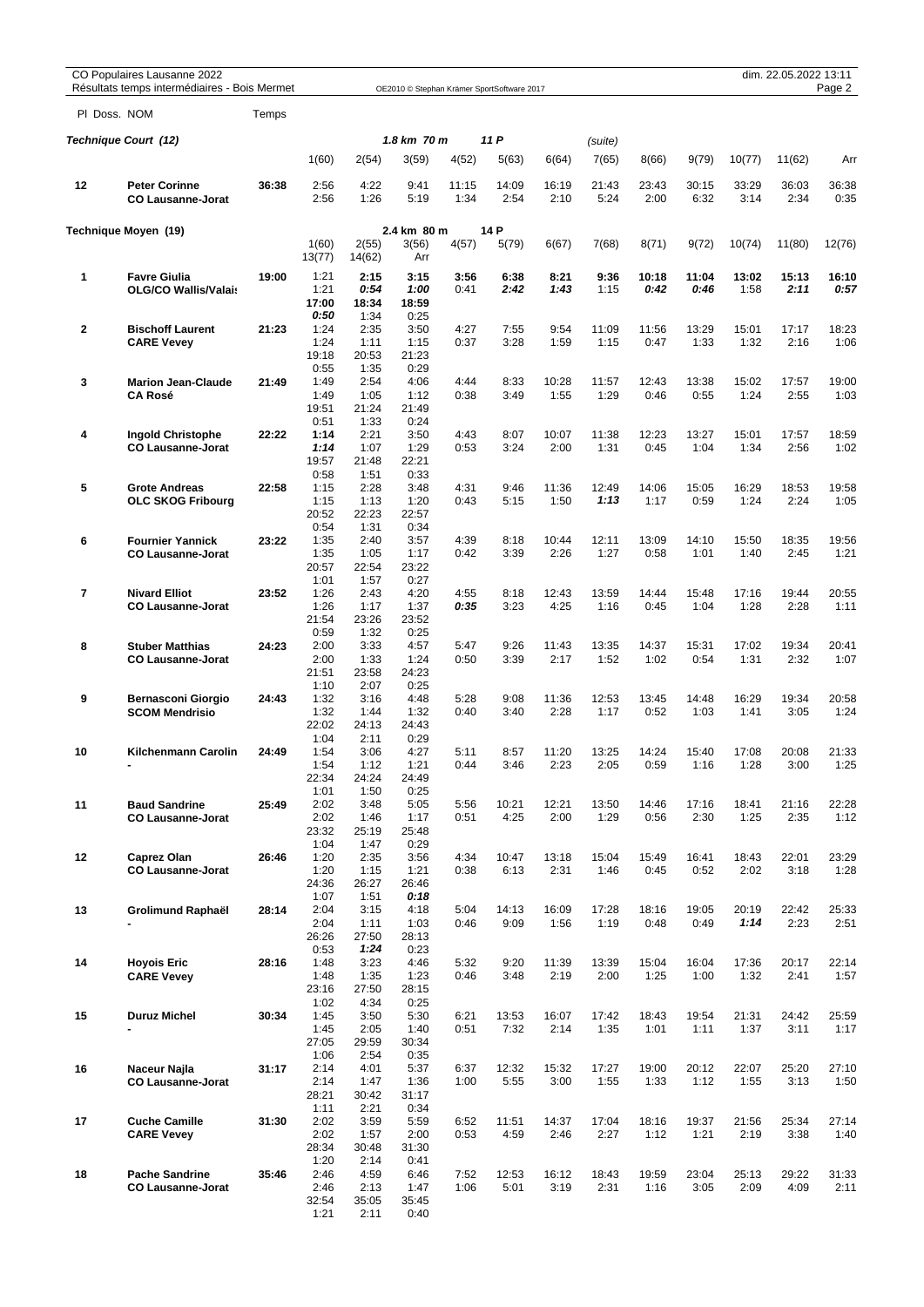|              | CO Populaires Lausanne 2022<br>Résultats temps intermédiaires - Bois Mermet |       |                                       |                                       | OE2010 © Stephan Krämer SportSoftware 2017 |                                       |                                       |                                        |                                        |               |               |               | dim. 22.05.2022 13:11 | Page 3        |
|--------------|-----------------------------------------------------------------------------|-------|---------------------------------------|---------------------------------------|--------------------------------------------|---------------------------------------|---------------------------------------|----------------------------------------|----------------------------------------|---------------|---------------|---------------|-----------------------|---------------|
| PI Doss. NOM |                                                                             | Temps |                                       |                                       |                                            |                                       |                                       |                                        |                                        |               |               |               |                       |               |
|              | Technique Moyen (19)                                                        |       |                                       |                                       | 2.4 km 80 m                                |                                       | 14 P                                  |                                        | (suite)                                |               |               |               |                       |               |
|              |                                                                             |       | 1(60)<br>13(77)                       | 2(55)<br>14(62)                       | 3(56)<br>Arr                               | 4(57)                                 | 5(79)                                 | 6(67)                                  | 7(68)                                  | 8(71)         | 9(72)         | 10(74)        | 11(80)                | 12(76)        |
| 19           | Kipfer Yann                                                                 | 41:55 | 3:33<br>3:33<br>37:52<br>1:42         | 6:08<br>2:35<br>40:53<br>3:01         | 8:45<br>2:37<br>41:55<br>1:02              | 9:42<br>0:57                          | 15:53<br>6:11<br>40:53<br>*62         | 19:21<br>3:28                          | 22:01<br>2:40                          | 24:56<br>2:55 | 26:30<br>1:34 | 29:07<br>2:37 | 33:38<br>4:31         | 36:10<br>2:32 |
|              | Technique Long (24)                                                         |       |                                       |                                       | 2.9 km 90 m                                |                                       | 18 P                                  |                                        |                                        |               |               |               |                       |               |
|              |                                                                             |       | 1(54)<br>13(73)                       | 2(52)<br>14(74)                       | 3(63)<br>15(75)                            | 4(64)<br>16(76)                       | 5(65)<br>17(77)                       | 6(66)<br>18(62)                        | 7(67)<br>Arr                           | 8(68)         | 9(69)         | 10(70)        | 11(71)                | 12(72)        |
| 1            | Luzzi Damiano<br><b>CO Lausanne-Jorat</b>                                   | 19:15 | 1:11<br>1:11<br>13:41                 | 2:25<br>1:14<br>14:23                 | 3:45<br>1:20<br>15:27                      | 4:25<br>0:40<br>17:01                 | 5:35<br>1:10<br>17:44                 | 6:17<br>0:42<br>18:54                  | 8:17<br>2:00<br>19:14                  | 9:19<br>1:02  | 9:51<br>0:32  | 10:41<br>0:50 | 11:50<br>1:09         | 12:37<br>0:47 |
| $\mathbf{2}$ | Wichoud Jérémie<br><b>CO Lausanne-Jorat</b>                                 | 19:46 | 1:04<br>1:21<br>1:21<br>13:54         | 0:42<br>2:30<br>1:09<br>14:33         | 1:04<br>3:45<br>1:15<br>15:34              | 1:34<br>4:24<br>0:39<br>17:24         | 0:43<br>5:29<br>1:05<br>18:08         | 1:10<br>6:05<br>0:36<br>19:22          | 0:20<br>7:58<br>1:53<br>19:45          | 8:56<br>0:58  | 9:30<br>0:34  | 10:19<br>0:49 | 11:35<br>1:16         | 12:48<br>1:13 |
| 3            | <b>Gendroz Raoul</b><br><b>CO Lausanne-Jorat</b>                            | 21:18 | 1:06<br>1:41<br>1:41<br>14:59         | 0:39<br>3:09<br>1:28<br>15:43         | 1:01<br>4:37<br>1:28<br>16:53              | 1:50<br>5:27<br>0:50<br>18:34         | 0:44<br>6:34<br>1:07<br>19:22         | 1:14<br>7:18<br>0:44<br>20:56          | 0:23<br>9:28<br>2:10<br>21:18          | 10:21<br>0:53 | 10:52<br>0:31 | 11:45<br>0:53 | 12:52<br>1:07         | 13:37<br>0:45 |
| 4            | <b>Favre Matteo</b><br><b>OLG/CO Wallis/Valais</b>                          | 21:28 | 1:22<br>1:33<br>1:33<br>15:21         | 0:44<br>2:46<br>1:13<br>16:00         | 1:10<br>4:05<br>1:19<br>17:10              | 1:41<br>4:47<br>0:42<br>18:41         | 0:48<br>5:58<br>1:11<br>19:43         | 1:34<br>6:51<br>0:53<br>21:09          | 0:21<br>8:55<br>2:04<br>21:28          | 10:07<br>1:12 | 10:35<br>0:28 | 11:43<br>1:08 | 13:22<br>1:39         | 14:12<br>0:50 |
| 5            | <b>Baud Loïc</b><br><b>CO Lausanne-Jorat</b>                                | 21:32 | 1:09<br>1:27<br>1:27<br>14:58         | 0:39<br>2:35<br>1:08<br>15:42         | 1:10<br>3:52<br>1:17<br>16:49              | 1:31<br>4:32<br>0:40<br>19:09         | 1:02<br>5:45<br>1:13<br>19:55         | 1:26<br>6:29<br>0:44<br>21:10          | 0:18<br>8:36<br>2:07<br>21:32          | 9:42<br>1:06  | 10:25<br>0:43 | 11:19<br>0:54 | 12:31<br>1:12         | 13:48<br>1:17 |
| 6            | <b>Dimitriou Alex</b>                                                       | 23:14 | 1:10<br>1:30<br>1:30<br>16:27         | 0:44<br>3:06<br>1:36<br>17:27         | 1:07<br>4:37<br>1:31<br>18:31              | 2:20<br>5:27<br>0:50<br>20:33         | 0:46<br>7:07<br>1:40<br>21:26         | 1:15<br>8:09<br>1:02<br>22:48          | 0:21<br>10:18<br>2:09<br>23:14         | 11:32<br>1:14 | 12:09<br>0:37 | 13:08<br>0:59 | 14:18<br>1:10         | 15:02<br>0:44 |
| 7            | <b>Gauthiez Putallaz Lat</b><br><b>CO Lausanne-Jorat</b>                    | 23:29 | 1:25<br>1:43<br>1:43<br>16:26         | 1:00<br>3:13<br>1:30<br>17:12         | 1:04<br>4:45<br>1:32<br>18:33              | 2:02<br>5:36<br>0:51<br>20:29         | 0:53<br>6:53<br>1:17<br>21:20         | 1:22<br>7:45<br>0:52<br>23:01          | 0:25<br>10:00<br>2:15<br>23:28         | 11:15<br>1:15 | 11:53<br>0:38 | 12:49<br>0:56 | 14:13<br>1:24         | 15:04<br>0:51 |
| 8            | <b>Mazuez Mathieu</b><br><b>OLG Bern</b>                                    | 24:14 | 1:22<br>2:11<br>2:11<br>16:23         | 0:46<br>3:36<br>1:25<br>17:05         | 1:21<br>4:57<br>1:21<br>18:15              | 1:56<br>5:43<br>0:46<br>21:32         | 0:51<br>6:52<br>1:09<br>22:17         | 1:41<br>7:42<br>0:50<br>23:48          | 0:27<br>9:42<br>2:00<br>24:13          | 10:49<br>1:07 | 11:26<br>0:37 | 12:49<br>1:23 | 14:19<br>1:30         | 15:09<br>0:50 |
| 9            | Deplancke Jasper<br><b>CO Lausanne-Jorat</b>                                | 25:34 | 1:14<br>1:31<br>1:31<br>17:51         | 0:42<br>2:52<br>1:21<br>18:37         | 1:10<br>4:20<br>1:28<br>19:44              | 3:17<br>5:08<br>0:48<br>22:47         | 0:45<br>6:41<br>1:33<br>23:33         | 1:31<br>7:47<br>1:06<br>25:05          | 0:25<br>10:25<br>2:38<br>25:33         | 11:38<br>1:13 | 12:22<br>0:44 | 13:37<br>1:15 | 15:49<br>2:12         | 16:39<br>0:50 |
| 10           | <b>Müller Beat</b><br><b>CO Lausanne-Jorat</b>                              | 25:36 | 1:12<br>1:56<br>1:56<br>18:07         | 0:46<br>3:43<br>1:47<br>19:00         | 1:07<br>5:26<br>1:43<br>20:26              | 3:03<br>6:30<br>1:04<br>22:37         | 0:46<br>7:59<br>1:29<br>23:33         | 1:32<br>8:55<br>0:56<br>25:07          | 0:28<br>11:11<br>2:16<br>25:35         | 12:23<br>1:12 | 13:03<br>0:40 | 14:12<br>1:09 | 15:39<br>1:27         | 16:40<br>1:01 |
| 11           | <b>Ehrbar Konrad</b><br><b>CO Lausanne-Jorat</b>                            | 25:45 | 1:27<br>1:47<br>1:47<br>18:55         | 0:53<br>3:50<br>2:03<br>19:44         | 1:26<br>5:30<br>1:40<br>20:57              | 2:11<br>6:25<br>0:55<br>22:50         | 0:56<br>7:48<br>1:23<br>23:43         | 1:34<br>8:53<br>1:05<br>25:15          | 0:28<br>11:41<br>2:48<br>25:44         | 12:56<br>1:15 | 13:52<br>0:56 | 15:01<br>1:09 | 16:30<br>1:29         | 17:29<br>0:59 |
| 12           | <b>Baud Quentin</b><br><b>CO Lausanne-Jorat</b>                             | 26:07 | 1:26<br>1:54<br>1:54<br>19:17         | 0:49<br>3:36<br>1:42<br>20:02         | 1:13<br>5:12<br>1:36<br>21:20              | 1:53<br>6:06<br>0:54<br>23:16         | 0:53<br>7:36<br>1:30<br>24:11         | 1:32<br>8:46<br>1:10<br>25:43          | 0:29<br>11:27<br>2:41<br>26:06         | 12:43<br>1:16 | 13:18<br>0:35 | 14:39<br>1:21 | 16:41<br>2:02         | 17:37<br>0:56 |
| 13           | <b>Bonard Jean-Marc</b><br><b>CO Lausanne-Jorat</b>                         | 26:45 | 1:40<br>2:10<br>2:10<br>19:29         | 0:45<br>3:46<br>1:36<br>20:27         | 1:18<br>5:33<br>1:47<br>21:56              | 1:56<br>6:23<br>0:50<br>23:58         | 0:55<br>7:49<br>1:26<br>24:55         | 1:32<br>8:45<br>0:56<br>26:20          | 0:23<br>11:23<br>2:38<br>26:44         | 12:44<br>1:21 | 13:21<br>0:37 | 15:10<br>1:49 | 16:56<br>1:46         | 17:58<br>1:02 |
| 14           | <b>Favre Cristina</b><br><b>OLG/CO Wallis/Valais</b>                        | 28:30 | 1:31<br>2:16<br>2:16<br>20:50         | 0:58<br>3:55<br>1:39<br>21:55         | 1:29<br>5:43<br>1:48<br>23:07              | 2:02<br>6:36<br>0:53<br>25:21         | 0:57<br>8:55<br>2:19<br>26:16         | 1:25<br>10:34<br>1:39<br>28:04         | 0:24<br>12:59<br>2:25<br>28:29         | 14:27<br>1:28 | 15:18<br>0:51 | 16:49<br>1:31 | 18:24<br>1:35         | 19:17<br>0:53 |
| 15           | <b>Peguiron Pierre</b><br><b>CO Lausanne-Jorat</b>                          | 28:46 | 1:33<br>1:51<br>1:51<br>20:15         | 1:05<br>3:52<br>2:01<br>21:06         | 1:12<br>5:57<br>2:05<br>22:34              | 2:14<br>7:06<br>1:09<br>24:48         | 0:55<br>8:42<br>1:36<br>26:05         | 1:48<br>9:49<br>1:07<br>27:55          | 0:25<br>12:19<br>2:30<br>28:46         | 13:49<br>1:30 | 14:29<br>0:40 | 15:50<br>1:21 | 17:40<br>1:50         | 18:45<br>1:05 |
| 16           | <b>Yuan Weigiang</b><br><b>CO Lausanne-Jorat</b>                            | 28:49 | 1:30<br>2:04<br>2:04<br>20:57         | 0:51<br>4:20<br>2:16<br>21:49         | 1:28<br>6:06<br>1:46<br>23:30              | 2:14<br>6:55<br>0:49<br>25:57         | 1:17<br>8:23<br>1:28<br>26:49         | 1:50<br>9:18<br>0:55<br>28:21          | 0:50<br>12:03<br>2:45<br>28:49         | 13:59<br>1:56 | 14:38<br>0:39 | 15:57<br>1:19 | 18:21<br>2:24         | 19:18<br>0:57 |
| 17           | <b>Ancel Julie</b><br><b>CO Lausanne-Jorat</b>                              | 29:40 | 1:39<br>2:02<br>2:02<br>21:45<br>1:44 | 0:52<br>5:04<br>3:02<br>22:43<br>0:58 | 1:41<br>6:57<br>1:53<br>24:03<br>1:20      | 2:27<br>7:57<br>1:00<br>26:20<br>2:17 | 0:52<br>9:43<br>1:46<br>27:23<br>1:03 | 1:32<br>10:42<br>0:59<br>29:09<br>1:46 | 0:28<br>13:23<br>2:41<br>29:40<br>0:31 | 15:03<br>1:40 | 15:50<br>0:47 | 17:16<br>1:26 | 18:59<br>1:43         | 20:01<br>1:02 |